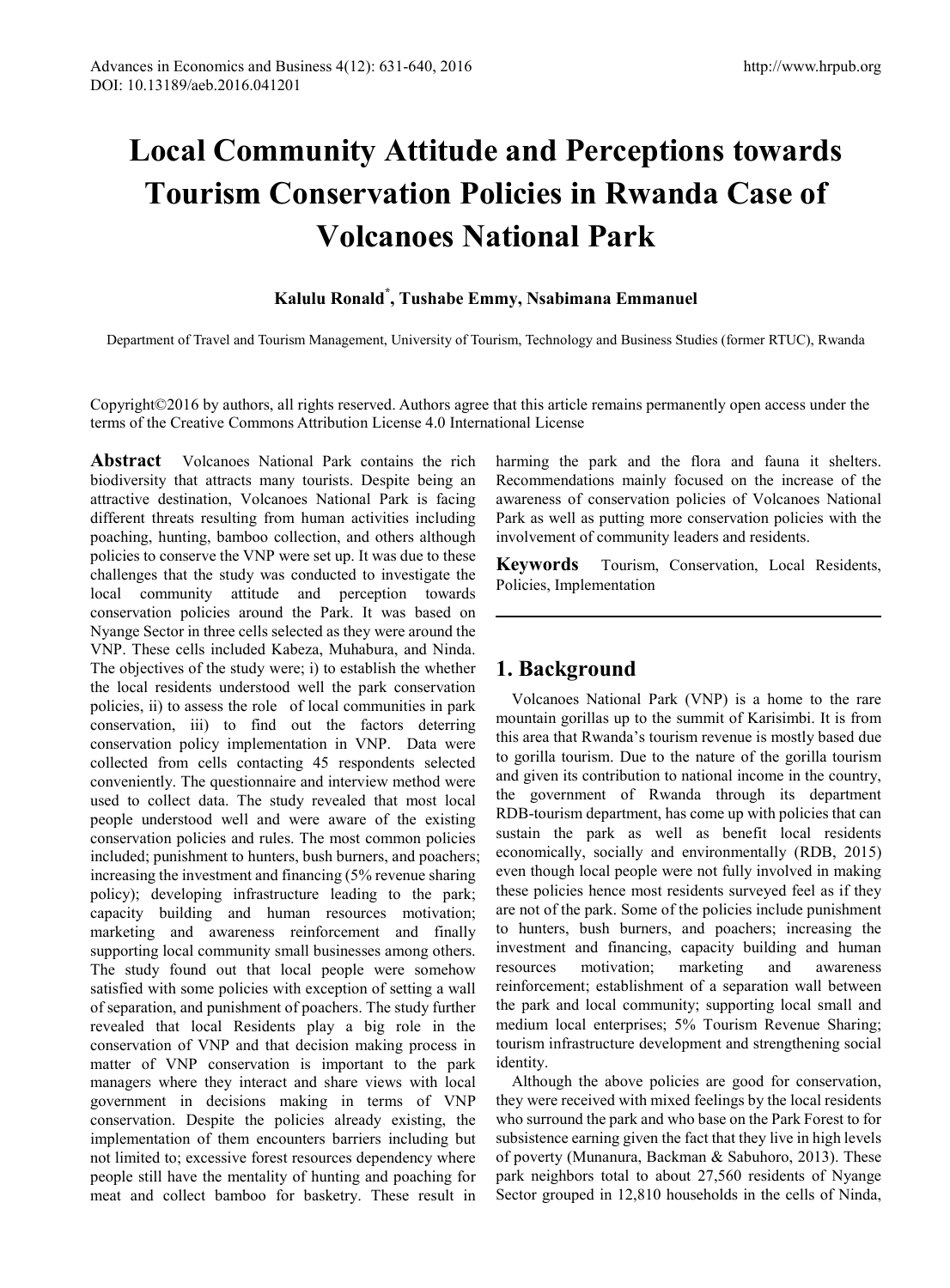Muhabura, and Kabeza. The local residents also expect a lot from the park in form of food, freedom to use the forest resources, jobs and revenue sharing but they receive little. This make them feel as if they are not part of park thus park conflicts with greater influence and impact to the park's ecological systems for example, wildfire due to honey harvesting, poaching, timber harvesting among others are still present in volcanoes national park. In addition, the local communities expect a lot from revenue sharing but they receive little hence local communities resent by penetrating the park for forest resources. Therefore, the local community perception and attitude about VNP is attributed to the park strict conservation policies which deprive local community residents of the available opportunities in the park. Therefore, the study investigated the attitude and perceptions of the local community about tourism conservation policies around Volcanoes National Park so that appropriate measures are devised. This is in line with Sanchez et al., (2009) studies which depict advocated for involvement of local residents in making park decisions. The study objectives were i) to establish the whether the local residents understood well the park conservation policies, ii) to assess the role of local communities in park conservation, iii) to find out the factors deterring conservation policy implementation in VNP.

#### **1.1. Context /Review of Literature**

Conservation is involves improvement, and protection of human and natural resources in a wise manner, ensuring derivation of their highest economic and social benefits on a continuing on long-term basis. Conservation is achieved through alternative technologies, recycling, and reduction in waste and spoilage and (unlike preservation) implies consumption of the conserved resources. Dian Crazy et al (2003:49) says that the local community is a locality of people who live in the area and have the same believes, understanding, attitude and the way of acting on a certain situation.

#### Volcanoes National Park

Today, mountain gorilla tourism remains the foundation of tourism success at VNP, and for this reason, VNP forms the backbone of tourism in Rwanda. Other attractions have since been developed at VNP, including visits to the crater lakes, bird treks, mountain climbing, and musanze rocks among others, which have contributed to the growth of tourism at VNP. However, none of these attractions has the appeal that mountain gorilla tourism has. For example, over 80 percent of tourists to VNP are mountain gorilla visitors and Poor household participants perceive poverty in terms of food insecurity attributed to the lack of land and destruction of crops by wild animals from the park. When this happens, the livelihoods of the poor depend on income or food they obtain from their neighbors' fields, it is clear that poor families either spend days and nights guarding their fields from wild animals or pursue employment from their neighbors further away from the forest to meet their

livelihoods needs (Nielsen & Spenceley, 2010). Tourism numbers at VNP have been increasing since 1974 when ORTPN was created (ORTPN, 2005). However the trend significantly increased in 1979 upon the introduction of mountain gorilla tourism (Nielsen and Spenceley, 2010). During the civil war and genocide between 1990 and 1994, tourism at VNP virtually disappeared. For example, annual tourist numbers went from 39,000 in 1984 to less than 1,000 tourists in 1994 (Nielsen and Spenceley, 2010). Since security returned in the country in 1995, tourism has increased every year (Munanura et al., 2013). For example since 2010, over 20,000 visitors per year have toured VNP generating, in 2011, annual tourism revenue of over 10 million US dollars for Rwanda (RDB, Unpublished report).

It is believed by the government and stakeholders promoting tourism at VNP that mountain gorilla tourism is successful, economically beneficial, and creates incentives for conservation support among local residents (Nielsen & Spenceley, 2010; Bush et al., 2010). However, it is suggested that the poorest local residents living in close proximity to parks in the Albertine Rift, who depend on the park whose actions threaten wildlife (Bush et al., 2010). Despite its success, is not helping to address the main human-induced threat to wildlife, which is the human dependence on forest resources for subsistence livelihoods by the poorest households living in proximity to wildlife areas. It has been documented that forest dependence and threats to wildlife at VNP has continued, despite numerous tourism benefit opportunities extended to park neighboring communities (Kalpers et al., 2003, Plumptre et al., 2004, Martin et al., 2011). This is due to failure by tourism benefits to offset the costs of coexisting with wildlife (Walpole and Thieles, 2003) and that only the elite society benefits more from tourism than the ordinary person who is dependent on forest resources for a living (Walpole & Godwin, 2000).

#### Benefits of Volcanoes National Park to the community

In 1974, the Office Rwandais de Tourisme et de Parc Nationaux (ORTPN) was created by presidential decree and given the mandate to manage national parks in Rwanda (ORTPN, 2005). In 2008, ORTPN was merged with other government organizations to form the Rwanda Development Board (RDB). It is through the RDB that tourism promotion and biodiversity conservation became part of a wider mandate to promote economic development in Rwanda. VNP presents a unique, high altitude part of the Albertine Rift, which is recognized as one of the most critical ecosystems for conservation in the world (MacKinnon and MacKinnon, 1986). With varying altitudinal range, VNP is characterized by distinctive zones of open montane forest, bamboo, sub-alpine and afroalpine vegetation (ORTPN, 2005). This has seen increment of tourists numbers and the eventual Forex earning and tax to the government at VNP since 1974 when ORTPN was created (ORTPN, 2005), (RDB, Unpublished report). The park has also been of great benefit to local residents in form of local employment; community improvement due to conserved nature, protection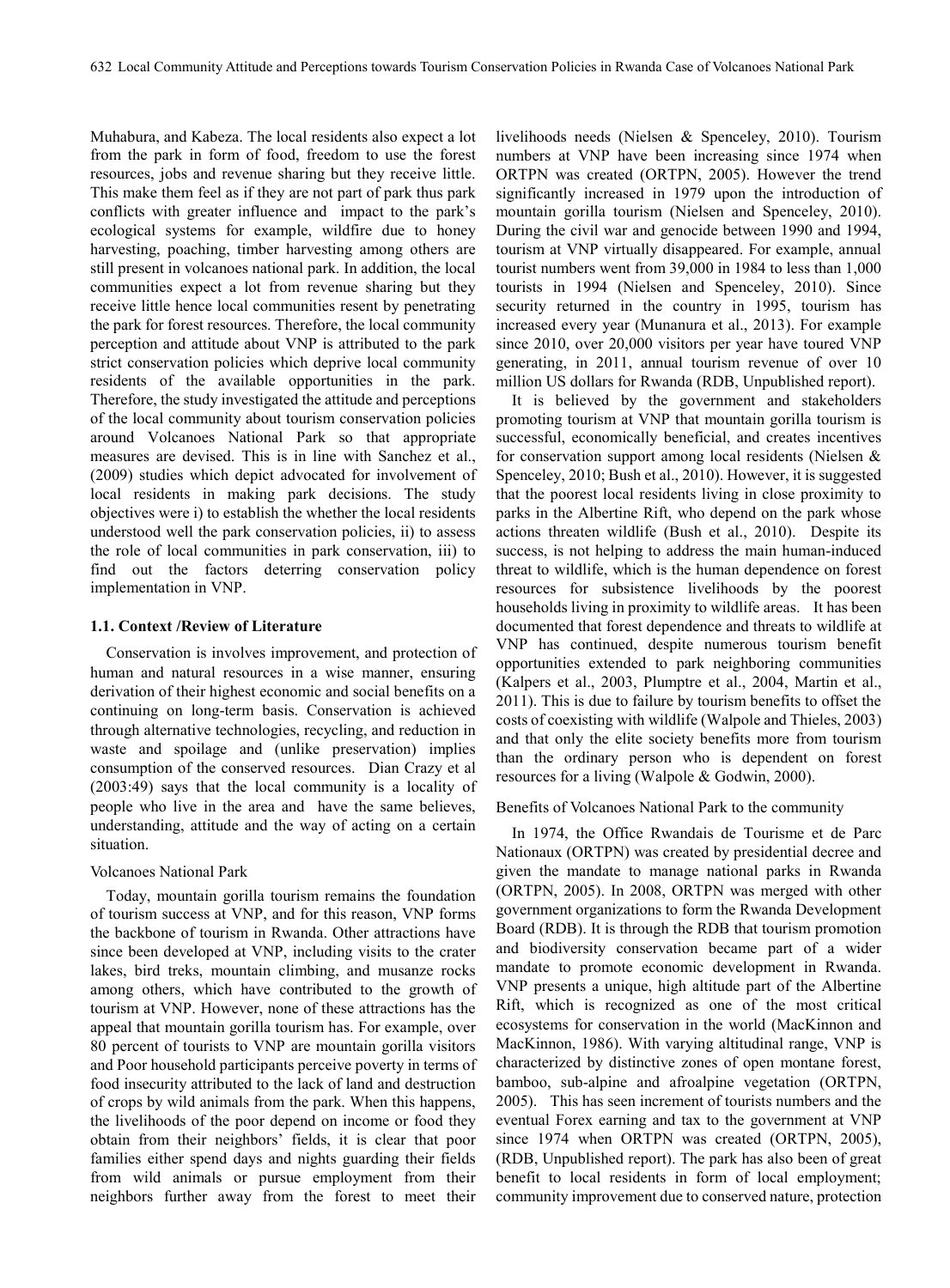of the environment as well as community projects that are funded by the 5% TRS such as schools, health facilities, tourism infrastructure, and a number of income generation activities.

Volcanoes National Park (VNP) Policy Measures To Conserve the Park

- $\bullet$  Setting a wall of separation
- Creation of small, and medium enterprises to residents
- Revenue sharing at 5%
- **•** Infrastructure development
- Land availability and adequate tenure
- Punishment to hunters, bush burners, and poachers
- Increase the investment and financing
- Capacity building and human resources motivation
- Marketing and awareness reinforcement
- Interaction and sharing views with the local government in terms of conservation of VNP
- Active participation in marketing VNP tourism potential
- Seek partnership opportunities with tourism private companies
- Information to park managers about the people who harm the park
- Attending the conference discussing about the VNP conservation

#### Challenges facing the park

Despite such importances, there are many threats to this biodiversity caused by human activities based on their dependence on forest resources to supplement livelihoods (Bush et al., 2010). Some of these threats, such as mining, poaching for bush-meat, timber harvests, wood harvests for handicrafts, medicinal plants, minerals, honey gathering that also causes fire outbreaks, construction, fire, and illegal honey gathering that often results into fire outbreaks (Plumptre et al., 2004) and many others, all of which have led to significant deforestation and degradation of this rather fragile mountain gorilla habitat in the AR (Plumptre et al., 2004). It has also resulted into significant habitat loss that directly threatens already endangered species such as mountain gorillas (Plumptre et al., 2003, 2004, 2007). For example, since the mid-1980s, about 1560 square kilometers of forest cover has been lost and converted to other land uses in the Albertine Rift (Plumptre et al., 2007). The increasing civil war in Democratic Republic of Congo (DRC) has seen most of the refugees wanting to stay in the park or attempt to use it for survival. These wars have made it impossible for organized and effective law enforcement and conservation efforts (Bush et al., 2010) and (Martin et al., 2011; Plumptre et al., 2003). Others human-induced threats to conservation are caused by residents in extreme poverty living in close proximity to protected areas (Adams & Infield, 2003; Brandon & Wells, 1992; Plumptre et al., 2004).

In a recent study at VNP, it was observed that while revenue sharing has improved attitudes of many local residents by investing back tourism income, it is has done little to change behavior of those at park periphery that most threaten the park (Bush et al., 2010). One of the preconditions for tourism benefits to have a conservation impact is that benefits have to be targeted at poor local residents in communities neighboring protected areas (Bush et al., 2010).

The impact of policy implementation on local communities around the Volcanoes National Park (VNP)

Despite the importance of the policy, many residents still view it as a way of depriving them freedom to use the park resources as most of them are poor and depend on subsistent farming and dependence on forest resources to supplement livelihoods (Bush et al., 2010).This not only limits the conservation efforts but also culminate into conflicts between park managers and the local residents. For example there still exist illegal hunting, honey harvest and many other activities which posse threat to the park. The implementation phase of the revenue sharing projects is the most important stage where linkages with conservation need to be emphasized to maintain consistency, and to have post-funding dialogues that reinforce the project link with conservation. It is recommended that a schedule of regular supervisory and consultation meetings be planned by community conservation officers to uncover and address limitations for effective implementation of funded programs. Enforcement for a link to be created in the minds of revenue sharing beneficiaries, community groups that benefit should be organized and involved in biodiversity threat monitoring and law enforcement activities. By involving these community groups, a direct connection between their funded projects and the expected biodiversity conservation benefits can be created in their minds. This will allow the government to transfer biodiversity conservation responsibilities to the communities neighboring the park. This has the potential to create a tolerance for wildlife conservation costs as well as helping to build trust between communities and the government that has traditionally been lacking.

The government of Rwanda has contributed significantly to fund conservation of national parks from the tourism revenue. Communities have also benefited directly from tourism by selling their local artisan products and establishing small-scale tourism-based businesses. Indirectly, local residents have benefited through the government's revenue-sharing scheme and employment opportunities in the tourism sector. For example the 5 percent revenue sharing builds schools and other community infrastructures but does not protect their potato fields from wild animals. To them, the benefits will not be appreciated until compensation is in place for crop raiding. The people here want direct benefits, not the indirect benefits that revenue sharing supports is also important for its contribution to the wellbeing and economy of the residents neighboring the park and the country in general (Plumptre et al., 2004; Weber, 1987). This is an indication that compensation policies in the pipeline might be helpful in addressing some of these concerns.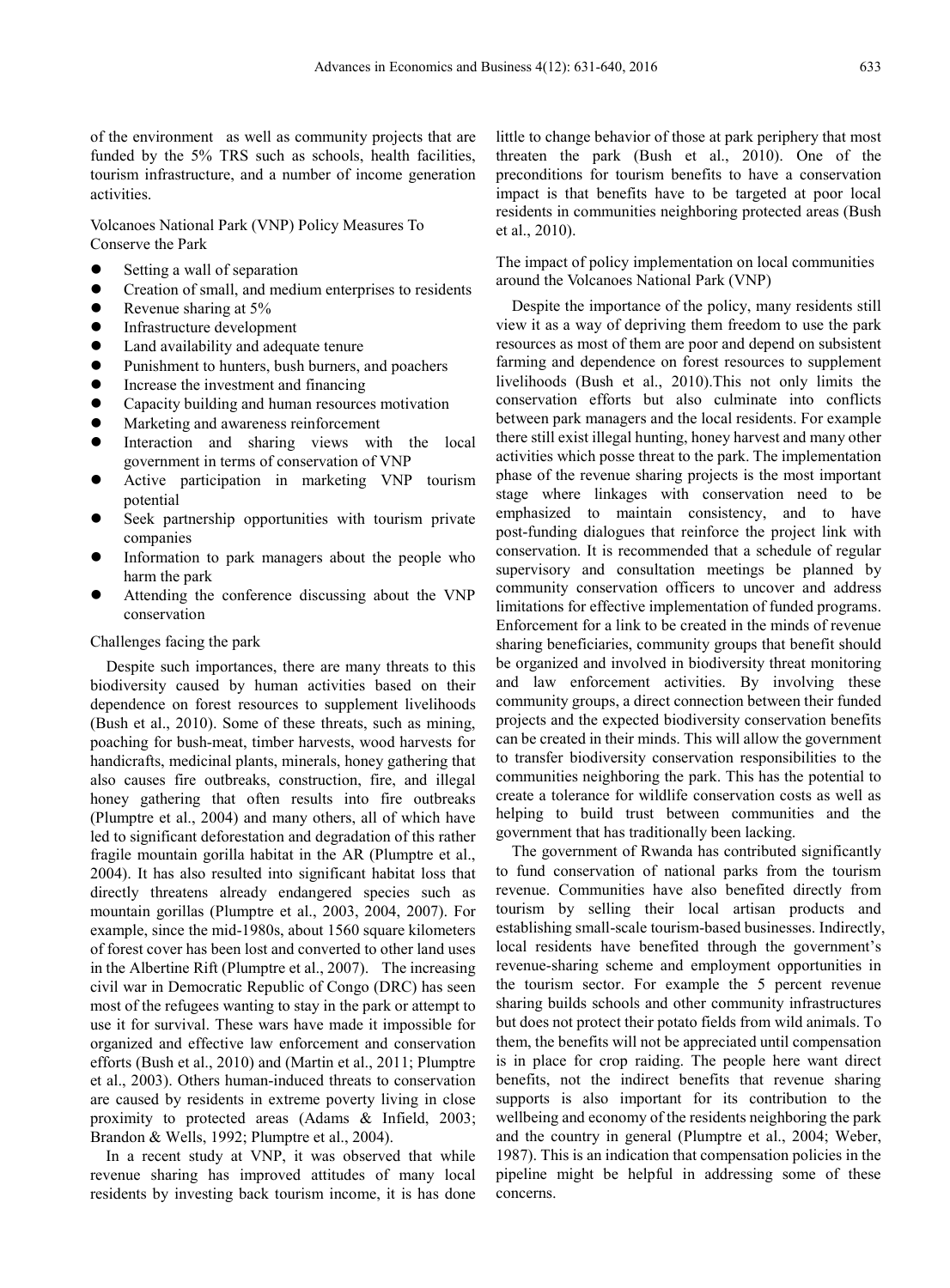# **2. Methodology**

The study was cross sectional thus used both qualitative and quantitative designs to obtain data about local community attitude and perception about Rwanda's tourism conservation policies around Volcanoes National Park. A questionnaire was used in addition to interview method to obtain data from fifteen representatives of fifteen households in each of 3 cells of Ninda, Muhabura, and Kabeza sectors around the VNP. Convenience sampling technique was used where 45 respondents represented 3969 households selected. Local community residents and park leaders were selected for the study. All questionnaires were self-administered and consisted of closed ended questions and a few open –ended questions for purposes of clarity. The study used both primary and secondary sources of data. Primary data was obtained from local residents and park employees. Secondary data was obtained from the review of literature in journals and books obtained from the internet as well as libraries. The study also used observation method where the researcher independently observed behaviours, responses and feelings as well as the structural and physical set up of park.

## **3. The Results**

As shown in the histogram above, the respondents were aged from 18 years and above. The respondents aged from 18 to 30 years old were more involved in the study than others. They were 24 out of 45 which covers 53.3% of all respondents. The second group in majority was that one ranging between 31 years old and 40 occupying 24.4% (11 respondents). Other groups were not significantly represented. 15.6% for respondents of above 50, and 6.7 of respondents aged in the range between 41 and 50 years. The high representativeness of the respondents ranging between 18 and 40 years have a significance in the maturity, understanding and quick adaptation to new government policies in terms of tourism and conservation of VNP.

The respondents were nearly balanced in gender where male respondents were 24 standing for 53% while female respondents were 21 out of 45 (47% of all respondents). This has a positive effect in understanding where both male and female have a view on tourism issues. The table illustrates that although the large number of respondents attended the primary school only, there were another significant segment of respondents. This is hold by respondents who attended the secondary level (33.3%). In fact, because there are few secondary schools in these sectors, the number of people who attended schools is not significant. However, being in the proximity of the park, they know something about VNP. The table illustrates that although the large number of

respondents attended the primary school only, there were another significant segment of respondents. This is hold by respondents who attended the secondary level (33.3%). In fact, because there are few secondary schools in these sectors, the number of people who attended schools is not significant. However, being in the proximity of the park, they know something about VNP.

Table 1. Profiles of respondents (N=45)

| Respondent characteristics                        | Number of<br>respondents | Percentage |  |  |  |
|---------------------------------------------------|--------------------------|------------|--|--|--|
|                                                   | Gender                   |            |  |  |  |
| Male                                              | 24                       | 53         |  |  |  |
| Female                                            | 21                       | 47         |  |  |  |
|                                                   | <b>Education</b> status  |            |  |  |  |
| Primary school education                          | 16                       | 35.6       |  |  |  |
| Secondary school education                        | 15                       | 33.3       |  |  |  |
| College/university education                      | 1                        | 2.2        |  |  |  |
| Without formal education                          | 6                        | 13.3       |  |  |  |
| Technical education                               | $\tau$                   | 16.6       |  |  |  |
|                                                   | Age                      |            |  |  |  |
| 18-30 years old                                   | 24                       | 53.3       |  |  |  |
| 31-40 years old                                   | 11                       | 24.4       |  |  |  |
| 41-50 years old                                   | 3                        | 6.7        |  |  |  |
| $60 + years$ old                                  | 7                        | 15.6       |  |  |  |
| Perception of respondents towards revenue sharing |                          |            |  |  |  |
| In agreement                                      | 40                       | 89         |  |  |  |
| Business person/self employed                     | 5                        | 11         |  |  |  |
| level of satisfaction about revenue sharing       |                          |            |  |  |  |
| Highly satisfied                                  | 24                       | 53.3       |  |  |  |
| satisfied                                         | 10                       | 22.2       |  |  |  |
| Dissatisfied                                      | 6                        | 13.3       |  |  |  |

Source: Field data, 2014

This graph shows that the high number of respondents (89%) answered that the park management share revenue with residents. Only five respondents (11%) stated that the revenue was not shared with residents. Referring to the diagram above, it seems that respondents are highly satisfied of the sharing of revenue generated from the park. As seen above, 24 respondents (53.3%) answered that they were highly satisfied whereas 10 of the part remaining showed that they were satisfied. But, few of them (6 of 45) said that they were dissatisfied. Those six respondents who said that they were dissatisfied were asked to give the reasons why they said that. The various answers given are listed below.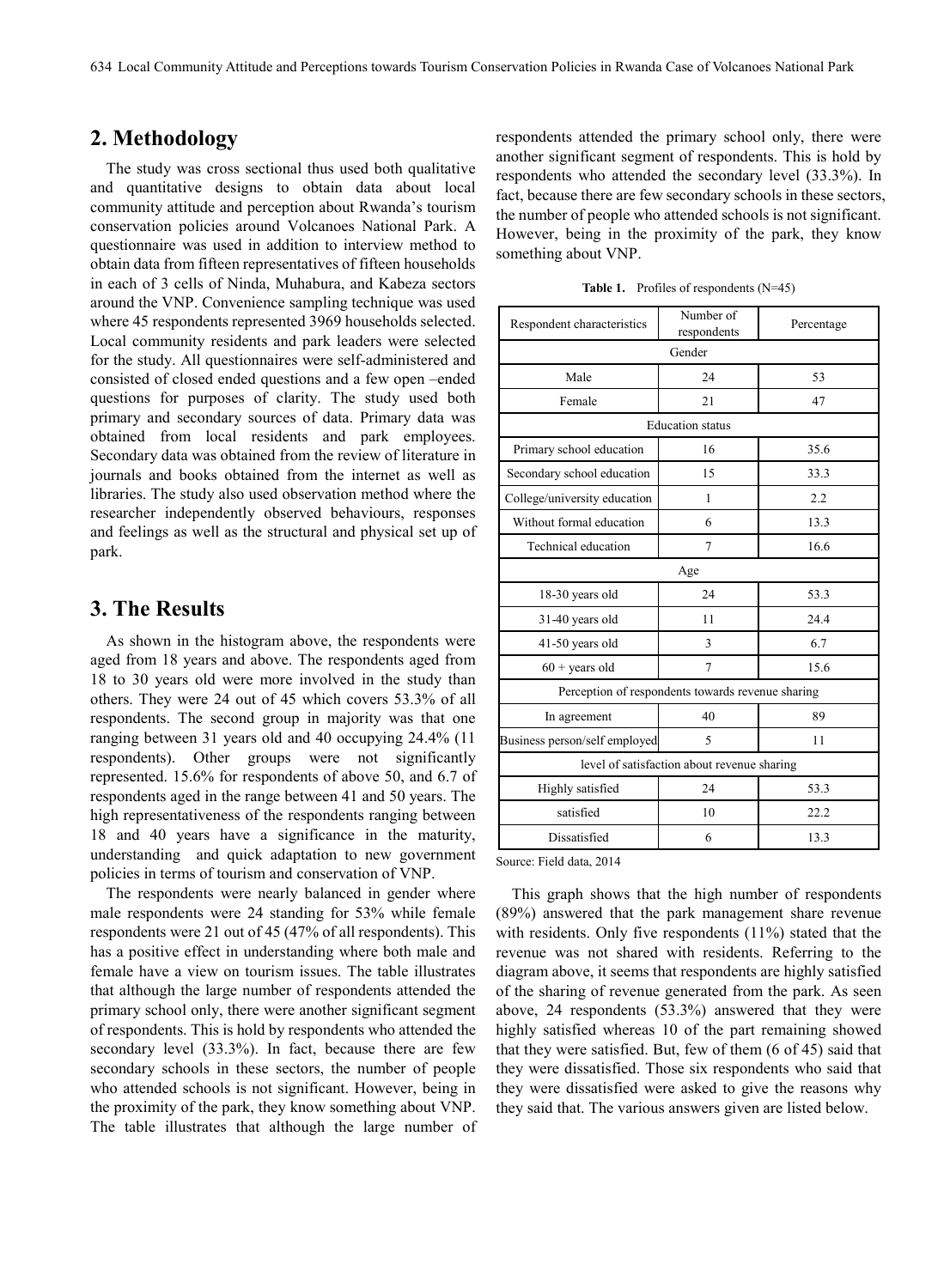

Source: Field data, 2014

Figure 5. Respondents' reasons for dissatisfaction about revenue sharing

The pie chart illustrates that shares do not reach all of concerned people, which makes respondents being dissatisfied; three of six (50%) proved it well.

Perceptions of residents towards the VNP conservation rules and policies

In this section, two questions were asked to respondents about their perceptions towards the VNP conservation rules and policies. These aimed at saying whether or not rules and policies about VNP conservation existed, and mentioning these policies. They answered as follow: Existence of rules and policies about VNP conservation where 100% that the rule and policies existed and they included.

| Rules and policies                                        | Frequency      | Percentage |
|-----------------------------------------------------------|----------------|------------|
| Setting a wall of separation                              | 6              | 13.3%      |
| Creation of small, and medium<br>enterprises to residents | 11             | 24.4%      |
| Revenue sharing                                           | 2              | 4.4%       |
| Infrastructure development                                | 5              | 11.1%      |
| Land availability and adequate tenure                     | 4              | 8.9%       |
| Punishment to hunters, bush burners,<br>and poachers      | 3              | 6.7%       |
| Increase the investment and financing                     | $\mathfrak{D}$ | 4.4%       |
| Capacity building and human<br>resources motivation       | 9              | 20%        |
| Marketing and awareness<br>reinforcement                  | 3              | 6.7%       |
| Total                                                     | 45             | 100%       |

**Table 3.** Examples of policies set for the conservation of VNP

Source: Primary data, 2014

The table above indicates that the big number of respondents (11 of 45 standing for 24.4%) mentioned that one of the policies set up is the creation of small and medium enterprises. Other respondents opted capacity building as a dominant policy in conservation of VNP, whereby 9 respondents mentioned this as their option.

Another policy that comes next was the setting of wall of separation or buffalo wall. It was said by six respondents

(13.3%). Other policies were chosen on lowly level. In addition, respondents who chose the creation of SMEs added that through SACOLA, people were created small business and cooperatives to help people getting products that replace those products that they searched from forests as alternatives. This association helped people to improve their livelihood and prevent them from getting into the park to collect firewood, honey, bamboo, poaching, hunting animals for meat, and pastures. For capacity building, one of respondent said that people around the park were trained on the conservation of the park by RDB in partnership with SACOLA through their cooperatives and exhibitions like Gorilla naming ceremony. As preventive measure, few respondents answered that the wall of separation called buffalo wall was built to separate local residents' crops and shelter and wild animals like buffalo in order to prevent them from damaging them.

Roles of residents in conservation activities

The table below is about the roles as answered by respondents.

| <b>Table 4.</b> Residents' role in VNP conservation decision making process |  |
|-----------------------------------------------------------------------------|--|
|-----------------------------------------------------------------------------|--|

| Residents' roles in VNP conservation<br>decision making process                               | Frequency | Percentage |
|-----------------------------------------------------------------------------------------------|-----------|------------|
| Interaction and sharing views with the<br>local government in terms of<br>conservation of VNP | 30        | 66.7%      |
| Active participation in marketing<br>VNP tourism potential                                    |           | 6.7%       |
| Seek partnership opportunities with<br>tourism private companies                              |           | 2.2%       |
| Information to park managers about<br>the people who harm the park                            |           | 15.6%      |
| Attending the conference discussing<br>about the VNP conservation                             | 4         | 8.9%       |
| No one                                                                                        | $\theta$  | $0\%$      |
| Total                                                                                         | 45        | 100%       |

Source: Field survey, 2014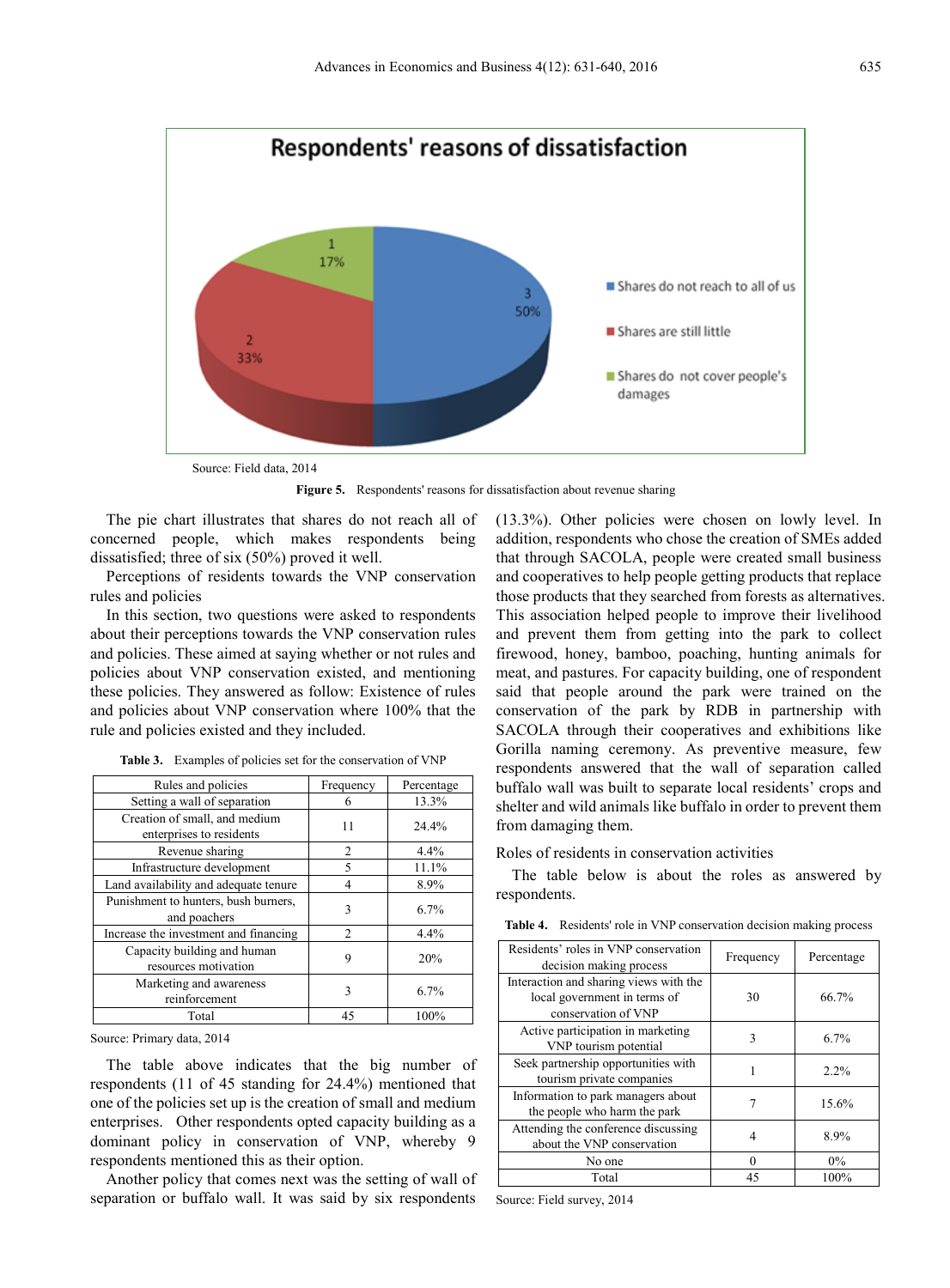The major role of residents in VNP conservation decision making process was the interaction and sharing views with the government in terms of conservation of VNP. This role was given by 30 respondents among 45 respondents (66.7%), which is the high number. The other role given by 7 respondents (15.6%) was to inform the park managers about the people who harm the park. These findings show that residents collaborate actively with the local government and shares views about the conservation of VNP. One of respondents among these added: "*nowadays, no one can dare to enter the park because it is seriously protected. During the meetings we are informed about the protection and conservation of the park, the advantages of mountain gorillas, then we give our ideas on how we perceive the advices we are given*." Another said: "*the event of Gorilla Naming Ceremony has opened our mind to conserve the Volcanoes National Park, because we are made aware of the benefit of conserving the park.*"

In addition, most of the participants in the survey appreciate the role that residents play in the application of conservation policies in the VNP. However, they revealed that few people still get into the park and that measures are being reinforced to continue with reducing those illegal activities.

#### Deterrents of conservation policies of VNP

The last section of the questionnaire was based on the challenges that the people who were concerned in the conservation of the park faced while implementing the conservation policies of VNP.

Implementation of conservation policies of VNP

In this subsection, people were asked to state whether the policies suggested were implemented. Most of respondents perceived the policies as implemented. However, another small portion of respondents perceived it negatively. The pie chart below shows how respondents perceive the implementation of the VNP conservation policies.

When observing the chart above, it is clear that the policies were implemented where 28 respondents (62%) revealed their positive perceptions. But 17 of the total number of respondents (38%) said that the policies were not implemented. Basing on these negative perceptions, led the researcher to ask the challenges that occurred during the implementation of the policies chosen by RDB and its stakeholders.

Challenges faced in the implementation of VNP conservation policies

**Table 5.** Challenges faced in the implementation of VNP conservation policies

| Challenges faced                                                 | Frequency | Perception |
|------------------------------------------------------------------|-----------|------------|
| Human and wildlife conflict                                      |           | 8.9%       |
| Little attention of local residents<br>to the conservation rules | 2         | $4.4\%$    |
| Lack of information about the<br>conservation policies           |           | $4.4\%$    |
| Lack of motivation                                               |           | $2.2\%$    |
| Forests resources dependency                                     | 8         | 17.8%      |
| No answer                                                        | 28        | 62.2%      |
| Total                                                            | 45        | 100%       |

Source: Field data, 2014



Source: Primary Data, 2014

**Figure 6**. Respondents' perceptions on Implementation of VNP Conservation policies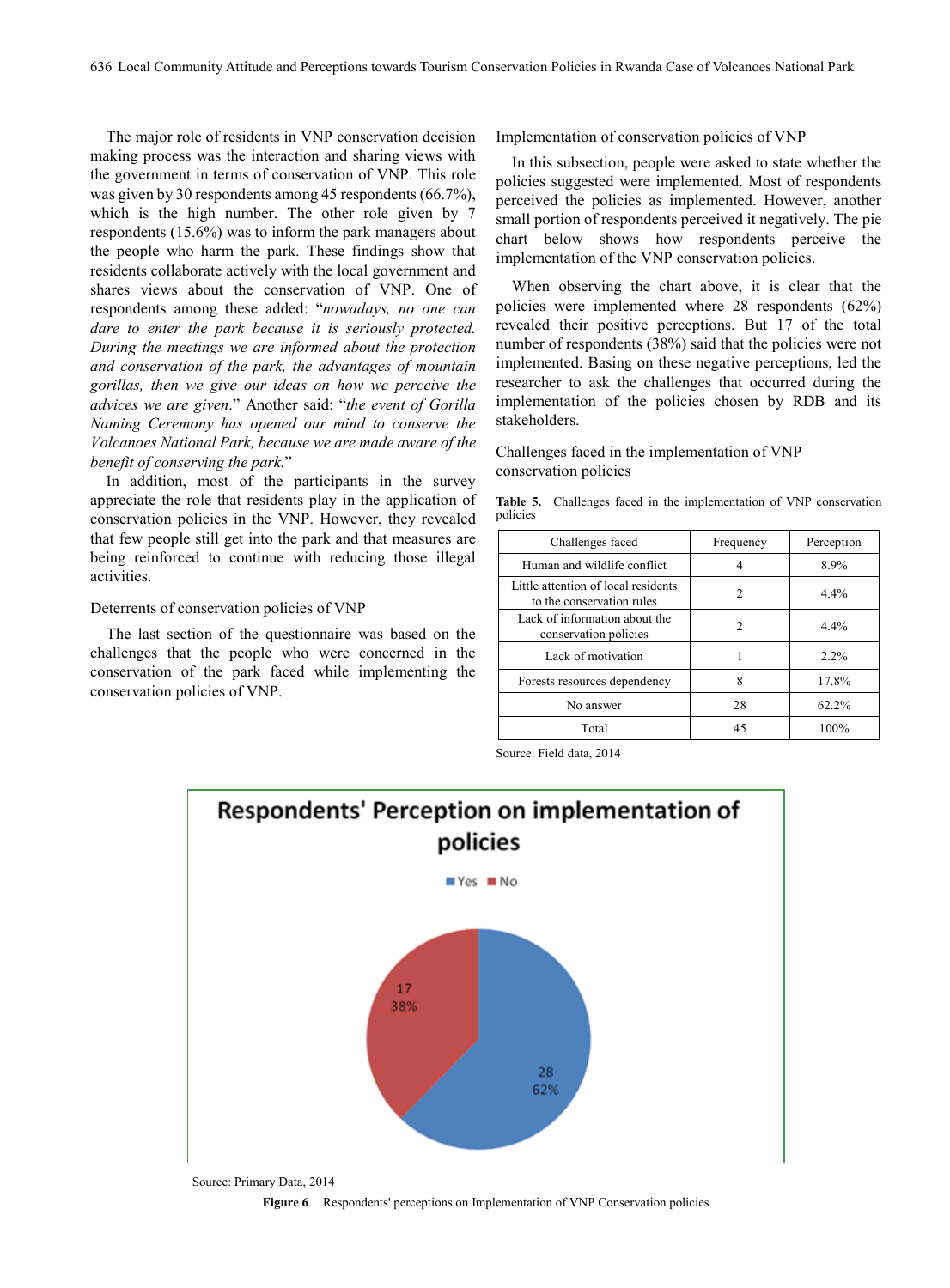One of these respondents said: *"although serious measures were taken, some of people (pygmies) enter illegally in the park to search for different items such as bamboo for shelter, meat, baby gorilla, and others.* Another respondent said that the policies were not implemented because residents are not motivated. This motivation was based on the fact that the revenue shared does neither reach to all residents nor cover the damages from the park activities. This absence of motivation led some people to continue with illegal activities within the park such as hunting, collection of bamboos, and poaching. Some of people in Kansoro Village of Kabeza Cell revealed that some pygmies near the park do not participate in the meetings and do not want to change their mindset so as to avoid the wrong activities that harm the park. For these reasons, they remain uninformed about the conservation of the park. These views are similar as those of respondents in Rugwiro Village of Muhabura cell where 2 respondents said that some people pay little attention to the VNP conservation policies. These acts constitute the barriers to the implementation of the VNP conservation policies.

## **4. Discussion and Conclusions**

The study was all about the investigation on residents' perceptions about Rwanda's Tourism and Conservation Policies and their implementation around Volcanoes National Park. It was based on Nyange Sector in three cells selected as they were around the VNP. These cells include Kabeza, Muhabura, and Ninda. The objectives were the following: to establish the satisfaction level of local residents towards the Volcanoes National Park rules, to assess the residents' role in conservation and decision making on matter related to VNP and the residents' satisfaction about their role, and to find out existing challenges in the implementation of conservation policies in VNP. People were aware and satisfied of existence of tourism conservation rules and policies about VNP conservation. The people were satisfied of small and medium enterprises they were created in order to prevent people from getting into the park to search for its resources such as meat, bamboo, animal, and other products.

#### **4.1. Conclusion**

Volcanoes National Park contains the rich biodiversity that attracts many tourists. In order to sustain these rich biodiversity, conservation measures need to be in places well as working with local communities as they are directly and indirectly affected by the activities of the park. The government of Rwanda strives to strengthen the economic development through empowering different economic sectors including tourism. In its vision , it is said that through well-managed marketing, development and public-private partnerships, Rwanda will become established as a leading wildlife and eco-tourism destination and a regional conference hub, with a high quality, diversified tourism

product that makes a growing contribution to the overall socio-economic development of the country. Despite being an attractive destination, Volcanoes National Park is facing different threats resulting from human activities including poaching, hunting, bamboo collection, and others even if policies to conserve the VNP were set up. The findings of the study revealed that policies were implemented but challenges still occur. These include the high dependency on the natural resource of the park.

### **5. Recommendation to the Study**

If Volcanoes National Park is to remain intact, authentic and attractive top tourists, several conservation tools should be developed in consultation with local residents who implement them at the ground. There is a call to all of national park leaders and local governments to closely work with communities while making conservation measures and policies The tourism revenue sharing policy implementation should be reinforced and should reach the intended poor people in order to empower them creating local business. This will reduce the overdependence of some residents to the park natural resource. The reparation of residents' activities damages caused by the park activities should be done in order to avoid the conflicts between those people and the management of the park. The local government should continue to sensitize all residents in conservation of the park and monitor their activities day and night in order to prevent illegal activities from being done which can harm the park if not controlled. Residents should collaborate with stakeholders, RDB, and local government in terms of conservation of VNP in respecting closely to the policies made for the conservation of the park. They also should inform to the park managers whoever is suspected to cause harm to the park biodiversity.

#### **Implications of the study to the tourism industry**

The above study findings revealed that conservation still faces some challenges even when policies have been put in place. It thus requires creativity and strict supervision of protected areas if national parks are to remain sustainable and generate more income to the national coffer.

## **Appendix 1: Questionnaire**

#### **UNIVERSITY TOURISM, TECHNOLOGY AND BUSINESS STUDIES (UTB) QUESTIONNAIRE**

#### Dear Respondent,

We are conducting an academic research entitled "**Local community attitude and perceptions towards tourism conservation policies in Rwanda Case of Volcanoes National Park**." You have been identified as a resourceful person for this study and hereby requested to spare your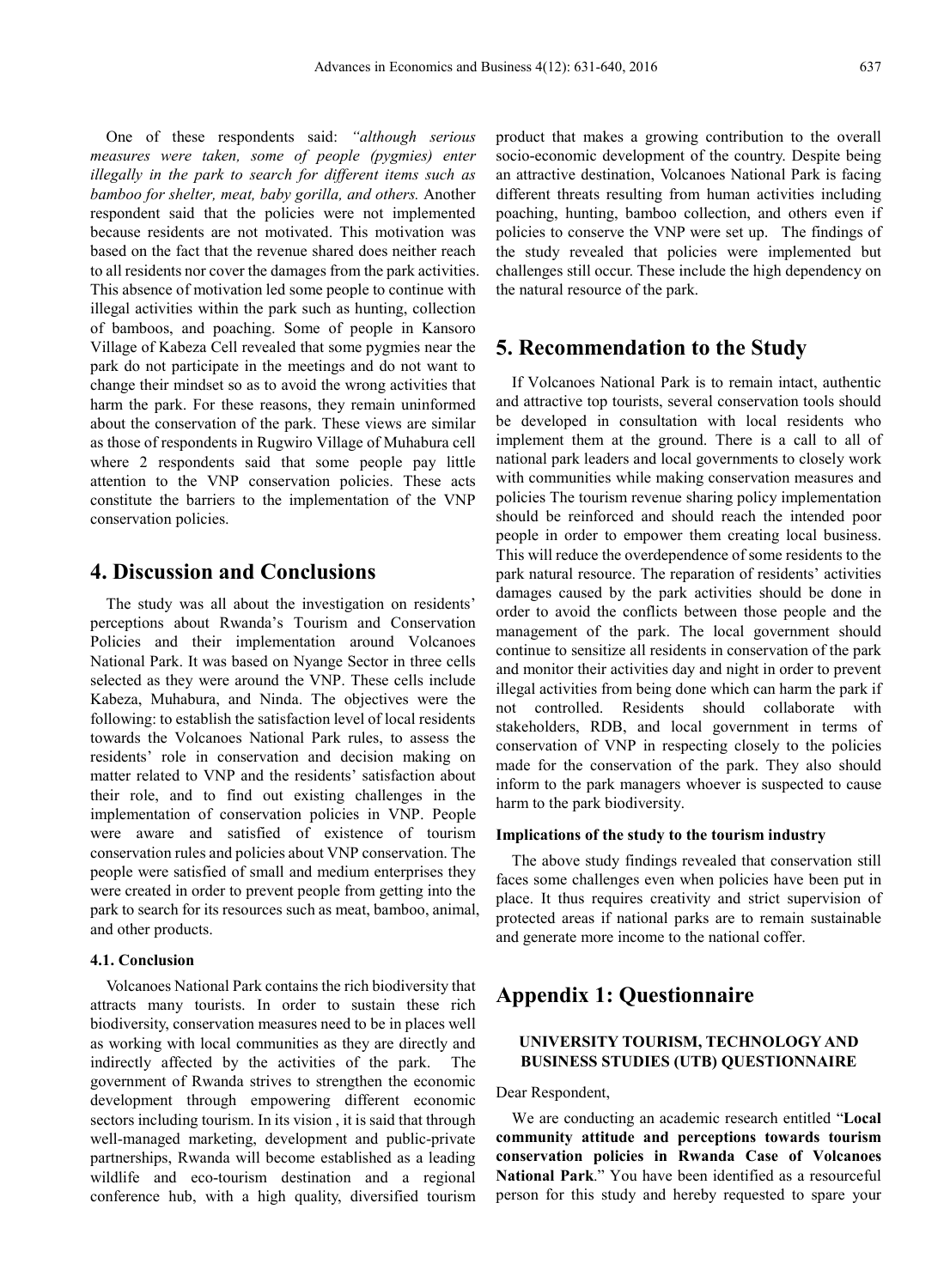resourceful time and fill in this questionnaire. The information you provide will be kept strictly confidential and only aggregate figures will be reported. It will be greatly appreciated if you would complete the questionnaire, as your opinion can help improve the conserve volcanoes national park. In case you are interested in the outcome of the study, kindly provide your contact address and kindly return the completed questionnaire to the deliverer. Thank you for your time and effort.

Yours faithfully, Mr. Kalulu Ronald

**Lead Researcher** 

**University 0f Tourism, Technology and Business Studies (UTB) Tel +256-782368052/+256-700368052 OR** 

**+250787560649**

Tushabe Emmy

**Associate Researcher** 

**University 0f Tourism, Technology and Business Studies (UTB)**

**Tel +250782469995**

Nsabimana Emmanuel

**Associate Researcher** 

**University 0f Tourism, Technology and Business Studies (UTB)**

**Tel +250784143786**

#### **SECTION A: characteristics of respondents (Please tick the most appropriate option)**

1. What is your age group?

| Age (years) | 20-30 | $31-40$ | 41-50 | 51 and above |
|-------------|-------|---------|-------|--------------|
|             |       |         |       |              |

2. What is your gender?

| Male | 2. Female |
|------|-----------|
|      |           |

#### 3. What is your marital status?

|  |  | 1. Single 2. Married 3. Divorced 4. Widowed 5. Separated |
|--|--|----------------------------------------------------------|
|  |  |                                                          |

4. What is your highest education level?

| None | Primary | secondary | Certificate | Diploma | Degree |
|------|---------|-----------|-------------|---------|--------|
|      |         |           |             |         |        |

#### **RESIDENTS FEELINGS ABOUT REVENUE SHARING**

5. Does the park management share with residents the revenue generated by the park?

| Yes |  |
|-----|--|
|     |  |

6. If yes, how are you satisfied with those shares?

| Dissatisfied | Satisfied | Highly satisfied |
|--------------|-----------|------------------|
|              |           |                  |

7. If dissatisfied, why?

Please Specify :……………………………………………

#### **I. PERCEPTION OF RESIDENTS TOWARDS THE VNP CONSERVATION RULES AND POLICIES**

8. Does the VNP have rules and policies regarding its conservation?

| Yes |  |
|-----|--|
| ъ т |  |

9. If yes, what are they?

| Setting a wall of separation                                     |  |
|------------------------------------------------------------------|--|
| Creation of small, medium, and micro entreprises to<br>residents |  |
| Revenue sharing                                                  |  |
| Infrastructure development                                       |  |
| Land availability and adequate tenure                            |  |
| Punishment to hunters and poachers                               |  |
| Increase the investment and financing                            |  |
| Capacity building and human resources motivation                 |  |
| Market and awareness reinforcement                               |  |
|                                                                  |  |

#### **II. ROLE OF RESIDENTS IN VNP CONSERVATION DECISION MAKING PROCESS**

10. As local residents, which role do you play in VNP conservation decision making process?

| Interaction and Sharing views with the government   |  |
|-----------------------------------------------------|--|
| in terms of conservation of VNP                     |  |
| Active participation in marketing VNP tourism       |  |
| potential                                           |  |
| Seek partnership opportunities with tourism private |  |
| companies                                           |  |
| Information to park managers about the people who   |  |
| harm the park                                       |  |
| Attending the conferences discussing about the VNP  |  |
| conservation                                        |  |
| No one                                              |  |

#### **III. CHALLENGES FACING THE IMPLEMENTATION OF CONSERVATION POLICIES OF VNP**

11. Are conservation policies stated above implemented?

| Yes |  |
|-----|--|
|     |  |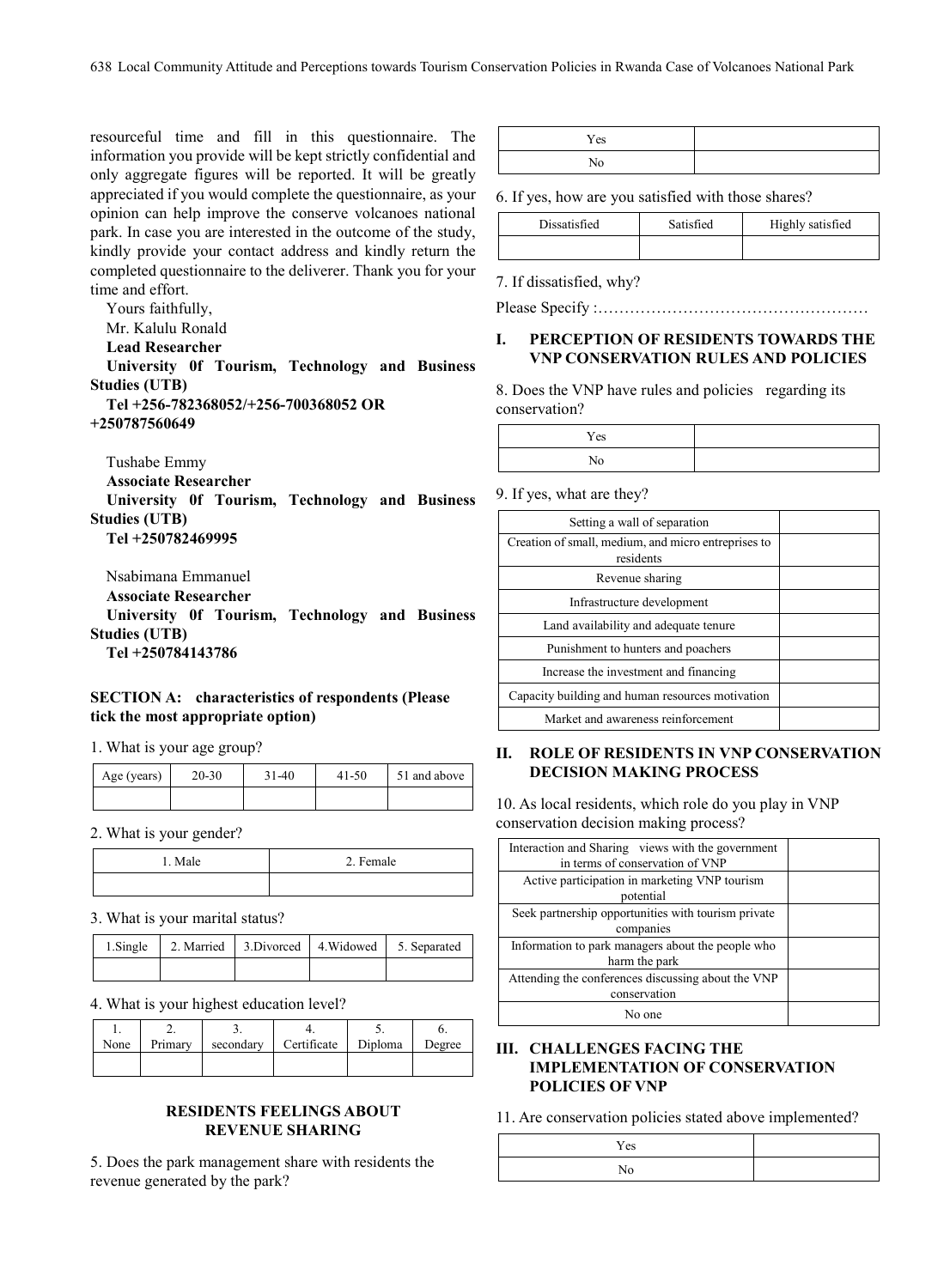12. If no,what are the challenges hindered in the implementation of the conservation policies in VNP?

| Land encroachment                          |  |
|--------------------------------------------|--|
| Human and wildlife conflict                |  |
| Little attention of local residents to the |  |
| conservation rules                         |  |
| Lack of information about the conservation |  |
| policies                                   |  |
| Insecurity                                 |  |
| Lack of motivation                         |  |
| Forest resources dependency                |  |

# **Appendix 2: Kabeza Cell Head Office**



This photo shows the head office of Kabeza Cell. It shares border with Kamwumba, Cyivugiza, and Ninda cells of Nyange sector, Migeshi and Kabeza II of Cyuve sector, and Nyonirima Cell of Kinigi Sector

# **Appendix 3: Muhabura Cell Head Office**



This is the Head Office of Muhabura Cell that shares border with Ninda cell of Nyange Sector, Migeshi of Cyuve sector, and Burera District.

# **Appendix 4: Ninda Cell Head Office**



Source: Primary data, 2014

This building under the construction is the head office of Ninda Sector supported by SACOLA. It currently use the building of COOPAV Cooperative in Mararo Village for its daily functions.

Ninda cell shares borders with Muhabura and Kabeza I in Nyange Sector, and Migeshi of Cyuve Sector.

# **Appendix 5: COOPAV Office**



Source: Primary data, 2014

This building is owned by COOPAV cooperative for art. It is also used by Ninda Cell officials for daily functions because its proper office is under construction under support of SACOLA.